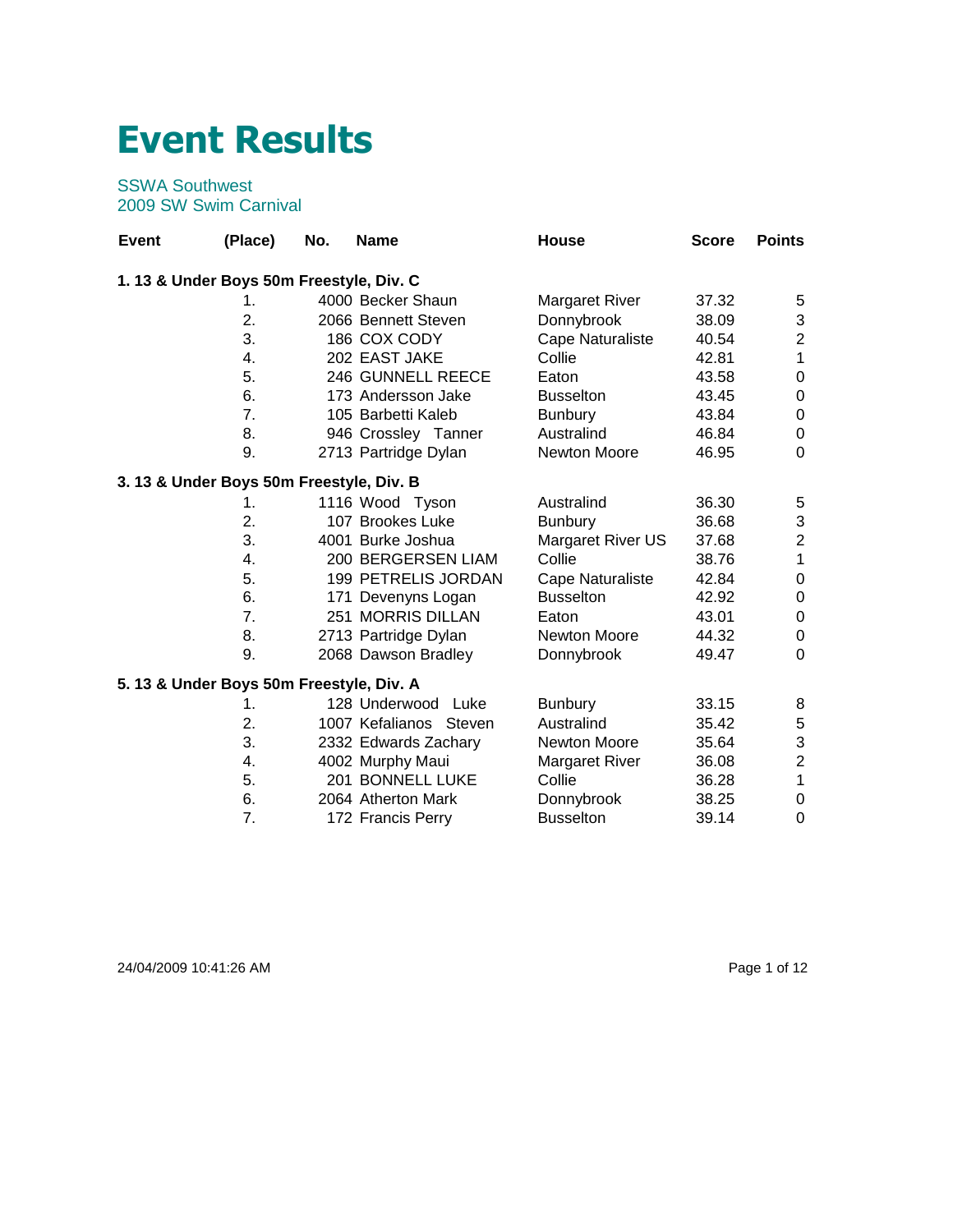| <b>Event</b> | (Place)                                 | No. | <b>Name</b>           | House                   | <b>Score</b> | <b>Points</b>    |
|--------------|-----------------------------------------|-----|-----------------------|-------------------------|--------------|------------------|
|              | 7.14 Years Boys 50m Freestyle, Div. C   |     |                       |                         |              |                  |
|              | 1.                                      |     | 115 Kiely Josh        | <b>Bunbury</b>          | 35.70        | 5                |
|              | 2.                                      |     | 160 Hislop Mason      | <b>Busselton</b>        | 37.84        | 3                |
|              | 3.                                      |     | 510 Holley Riley      | <b>Margaret River</b>   | 38.18        | $\overline{c}$   |
|              | 4.                                      |     | 4003 Glen Jackson     | Collie                  | 38.70        | $\mathbf{1}$     |
|              | 5.                                      |     | 2081 Shepherdson John | Donnybrook              | 46.19        | $\mathbf 0$      |
|              | 6.                                      |     | 183 JONES SCOTT       | Cape Naturaliste        | 49.67        | $\mathbf 0$      |
|              | 9. 14 Years Boys 50m Freestyle, Div. B  |     |                       |                         |              |                  |
|              | 1.                                      |     | 1175 Eames Liam       | Australind              | 31.48        | 5                |
|              | 2.                                      |     | 111 Freeman Kane      | <b>Bunbury</b>          | 32.03        | 3                |
|              | 3.                                      |     | 255 SIMS MATTHEW      | Eaton                   | 33.95        | $\overline{c}$   |
|              | 4.                                      |     | 159 Glover Danny      | <b>Busselton</b>        | 35.74        | $\mathbf{1}$     |
|              | 5.                                      |     | 4006 Dennis Ryley     | <b>Margaret River</b>   | 35.86        | $\boldsymbol{0}$ |
|              | 6.                                      |     | 2652 Meissner Jayden  | Newton Moore            | 40.68        | $\boldsymbol{0}$ |
|              | 7.                                      |     | 2076 Maibaum Jake     | Donnybrook              | 41.40        | $\boldsymbol{0}$ |
|              | 8.                                      |     | 211 CALTON LIAM       | Collie                  | 41.94        | $\boldsymbol{0}$ |
|              | 9.                                      |     | 181 RILEY BLAKE       | <b>Cape Naturaliste</b> | 43.53        | $\mathbf 0$      |
|              | 11. 14 Years Boys 50m Freestyle, Div. A |     |                       |                         |              |                  |
|              | 1.                                      |     | 1360 Young Reece      | Australind              | 29.99        | 8                |
|              | 2.                                      |     | 2747 Regterschot Cody | Newton Moore            | 30.99        | $\mathbf 5$      |
|              | 3.                                      |     | 112 Gyford Bodie      | <b>Bunbury</b>          | 31.29        | 3                |
|              | 4.                                      |     | 473 Green Shaun       | <b>Margaret River</b>   | 32.45        | $\overline{c}$   |
|              | 5.                                      |     | 215 WOODMAN JOSH      | Collie                  | 33.45        | $\mathbf{1}$     |
|              | 6.                                      |     | 163 Cremen Liam       | <b>Busselton</b>        | 34.15        | $\mathbf 0$      |
|              | 7.                                      |     | 2088 Walpole McAuley  | Donnybrook              | 39.07        | $\boldsymbol{0}$ |
|              | 8.                                      |     | 182 COX LUKE          | <b>Cape Naturaliste</b> | 39.85        | 0                |
|              | 13. 15 Years Boys 50m Freestyle, Div. C |     |                       |                         |              |                  |
|              | 1.                                      |     | 144 Thompson Harlee   | <b>Busselton</b>        | 31.49        | 5                |
|              | 2.                                      |     | 1570 Quinn Brent      | Australind              | 36.88        | 3                |
|              | 3.                                      |     | 2986 Young Tony       | Newton Moore            | 37.63        | $\overline{c}$   |
|              | 4.                                      |     | 2075 Leary Patrick    | Donnybrook              | 40.08        | $\mathbf{1}$     |
|              | 5.                                      |     | 708 Payne Jordan      | <b>Margaret River</b>   | 40.59        | $\boldsymbol{0}$ |
|              | 6.                                      |     | 223 LEE PHILLIP       | Collie                  | 45.12        | $\boldsymbol{0}$ |
|              | 7.                                      |     | 260 SCOTT SAM         | Eaton                   | 47.24        | 0                |

24/04/2009 10:41:27 AM Page 2 of 12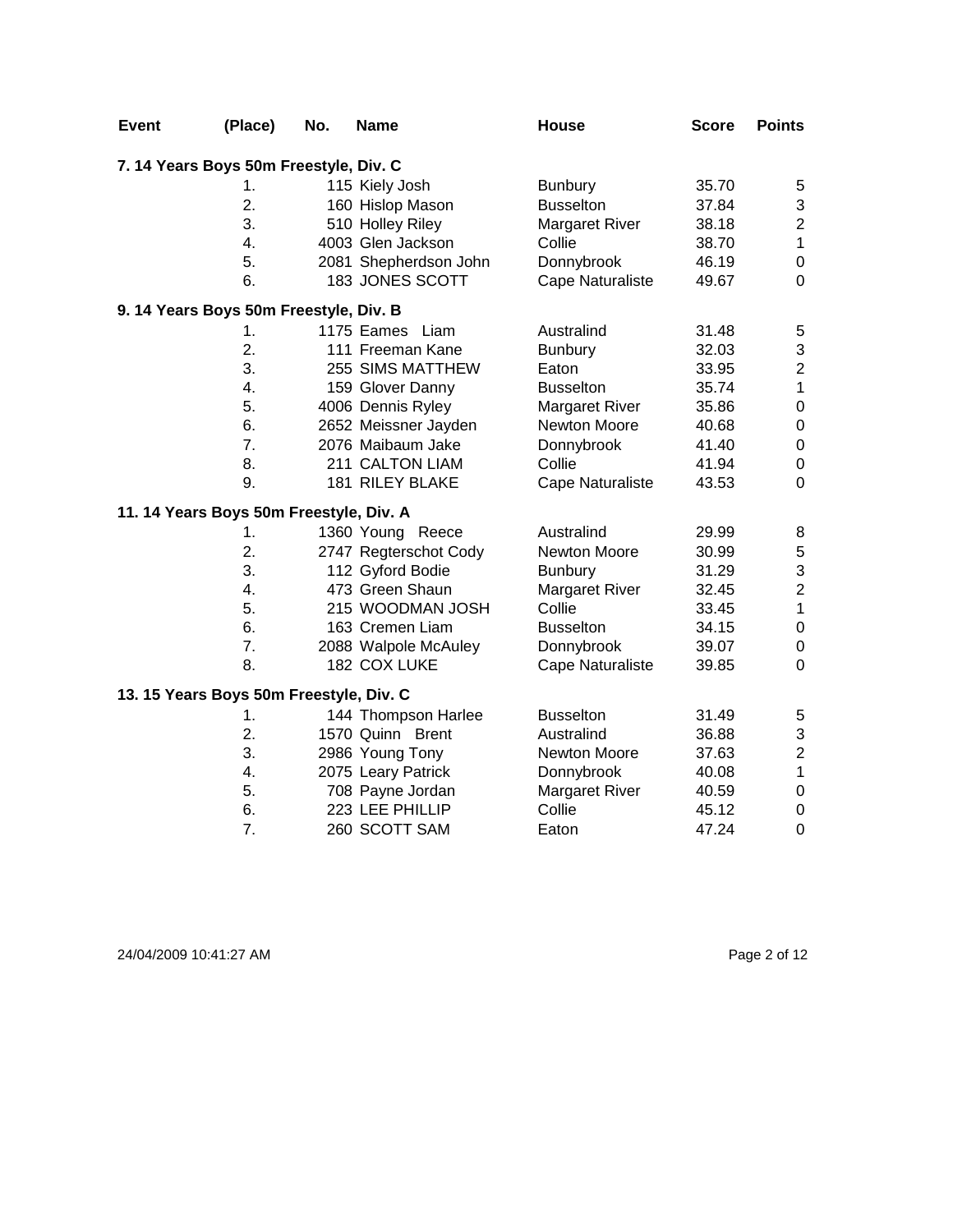| <b>Event</b>                             | (Place) | No. | <b>Name</b>           | <b>House</b>          | <b>Score</b> | <b>Points</b>    |
|------------------------------------------|---------|-----|-----------------------|-----------------------|--------------|------------------|
| 15. 15 Years Boys 50m Freestyle, Div. B  |         |     |                       |                       |              |                  |
|                                          | 1.      |     | 146 McKinnon Scott    | <b>Busselton</b>      | 32.38        | 5                |
|                                          | 2.      |     | 2067 Dale Luke        | Donnybrook            | 32.47        | 3                |
|                                          | 3.      |     | 2452 Harvey Lewis     | Newton Moore          | 33.87        | $\overline{c}$   |
|                                          | 4.      |     | 4004 Melvin Cam       | Australind            | 33.94        | $\mathbf{1}$     |
|                                          | 5.      |     | 222 HOLLINS JONTY     | Collie                | 35.03        | $\mathbf 0$      |
|                                          | 6.      |     | 496 Hewitt Duke       | <b>Margaret River</b> | 35.76        | $\pmb{0}$        |
|                                          | 7.      |     | 184 PLOZZA BRODY      | Cape Naturaliste      | 42.21        | $\pmb{0}$        |
|                                          | 8.      |     | 257 ARMSTRONG         | Eaton                 | 45.18        | $\boldsymbol{0}$ |
|                                          | 9.      |     | 4005 Kowal Dylan      | <b>Bunbury</b>        | 48.50        | $\boldsymbol{0}$ |
| 17. 15 Years Boys 50m Freestyle, Div. A  |         |     |                       |                       |              |                  |
|                                          | 1.      |     | 147 Craigie Danny     | <b>Busselton</b>      | 28.97        | 8                |
|                                          | 2.      |     | 1644 Woodhouse Jacob  | Australind            | 29.19        | $\mathbf 5$      |
|                                          | 3.      |     | 2348 Excell Shane     | Newton Moore          | 29.97        | 3                |
|                                          | 4.      |     | 2061 Anderson Connor  | Donnybrook            | 31.33        | $\overline{c}$   |
|                                          | 5.      |     | 258 MANN BRANDEN      | Eaton                 | 34.47        | $\mathbf{1}$     |
|                                          | 6.      |     | 227 VERNON AXEL       | Collie                | 34.51        | $\boldsymbol{0}$ |
|                                          | 7.      |     | 441 Forward Hugh      | <b>Margaret River</b> | 35.70        | $\boldsymbol{0}$ |
|                                          | 8.      |     | 110 Dowsen Joel       | <b>Bunbury</b>        | 40.09        | 0                |
| 19. 16 & Over Boys 50m Freestyle, Div. C |         |     |                       |                       |              |                  |
|                                          | 1.      |     | 131 McMulkin Sean     | <b>Busselton</b>      | 29.56        | 5                |
|                                          | 2.      |     | 121 McFarlane Alex    | <b>Bunbury</b>        | 30.92        | 3                |
|                                          | 3.      |     | 4007 Loydsmith Daniel | Newton Moore          | 31.62        | $\overline{c}$   |
|                                          | 4.      |     | 234 GLENN DANE        | Collie                | 31.96        | $\mathbf{1}$     |
|                                          | 5.      |     | 851 Uhd Tom           | <b>Margaret River</b> | 34.52        | $\boldsymbol{0}$ |
|                                          | 6.      |     | 265 PIERCEY MATT      | Eaton                 | 34.75        | $\mathbf 0$      |
| 21. 16 & Over Boys 50m Freestyle, Div. B |         |     |                       |                       |              |                  |
|                                          | 1.      |     | 4008 Miller Tyler     | <b>Busselton</b>      | 30.80        | 5                |
|                                          | 2.      |     | 127 Underwood<br>Dean | <b>Bunbury</b>        | 31.21        | 3                |
|                                          | 3.      |     | 2497 Hutcheson Hayden | Newton Moore          | 31.87        | $\overline{c}$   |
|                                          | 4.      |     | 238 PRETORIUS BRANDT  | Collie                | 32.74        | $\mathbf 1$      |
|                                          | 5.      |     | 4009 Spencer Harry    | <b>Margaret River</b> | 33.54        | $\pmb{0}$        |
|                                          | 6.      |     | 1697 Dugand Jack      | Australind            | 34.50        | $\mathbf 0$      |

24/04/2009 10:41:27 AM Page 3 of 12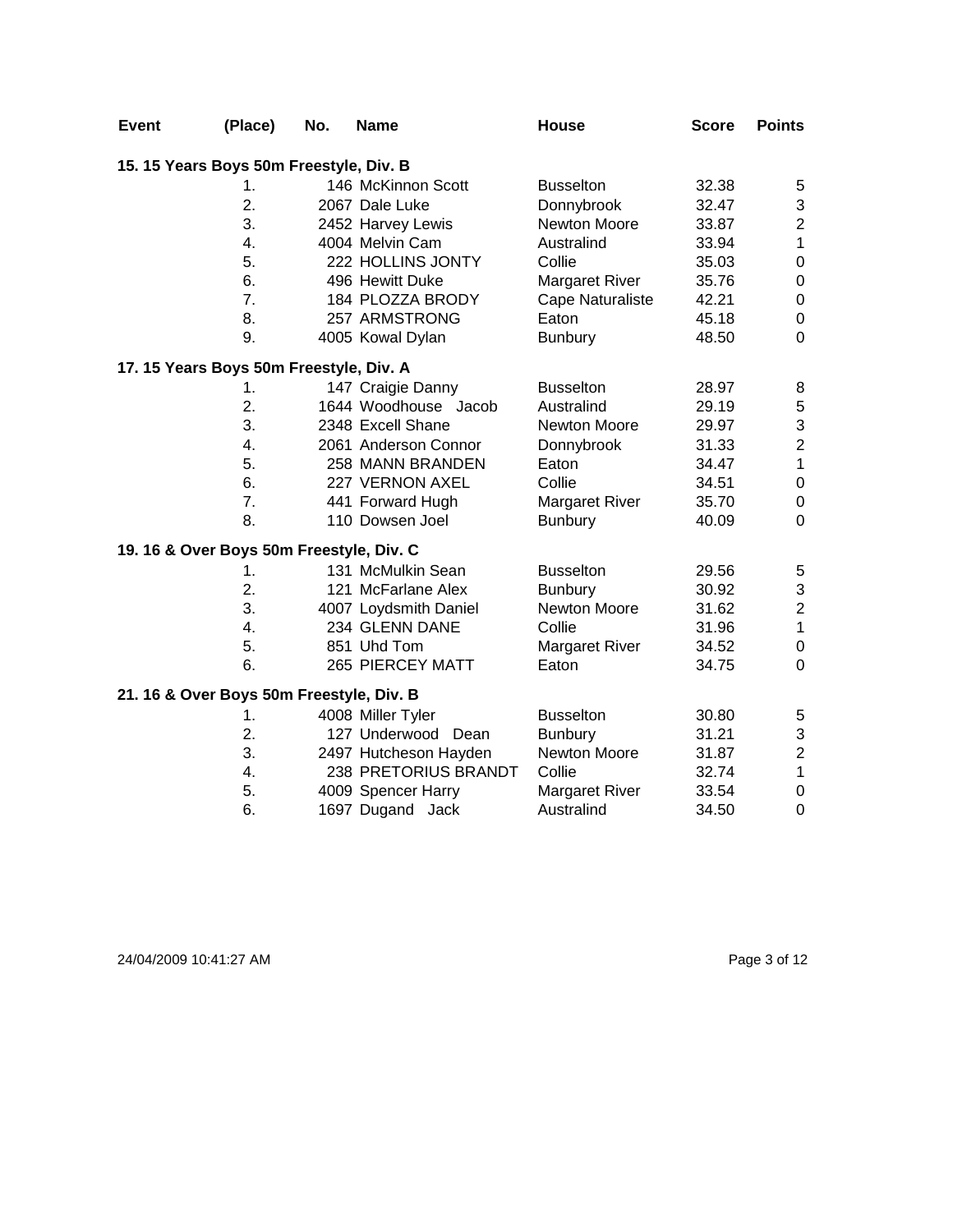| <b>Event</b> | (Place)                                   | No. | Name                   | <b>House</b>          | <b>Score</b> | <b>Points</b>    |
|--------------|-------------------------------------------|-----|------------------------|-----------------------|--------------|------------------|
|              | 23. 16 & Over Boys 50m Freestyle, Div. A  |     |                        |                       |              |                  |
|              | 1.                                        |     | 2347 Excell Darren     | Newton Moore          | 27.92        | 8                |
|              | $\overline{2}$ .                          |     | 119 Mason Taylor       | <b>Bunbury</b>        | 29.45        | 5                |
|              | 3.                                        |     | 1736 Home Taylor       | Australind            | 30.12        | 3                |
|              | 4.                                        |     | 4010 Mathews Shain     | Collie                | 31.90        | $\overline{c}$   |
|              | 5.                                        |     | 140 Debelec Rhett      | <b>Busselton</b>      | 32.05        | $\mathbf 1$      |
|              | 6.                                        |     | 605 Lutton Wiremu      | Margaret River        | 33.56        | $\mathbf 0$      |
|              | 25. 13 & Under Boys 50m Butterfly, Div. A |     |                        |                       |              |                  |
|              | 1.                                        |     | 128 Underwood Luke     | <b>Bunbury</b>        | 43.91        | 8                |
|              | 2.                                        |     | 2332 Edwards Zachary   | Newton Moore          | 46.13        | 5                |
|              | 3.                                        |     | 1116 Wood Tyson        | Australind            | 48.26        | 3                |
|              | 4.                                        |     | 2066 Bennett Steven    | Donnybrook            | 51.47        | $\overline{c}$   |
|              | 5.                                        |     | 201 BONNELL LUKE       | Collie                | 51.98        | $\mathbf 1$      |
|              | 6.                                        |     | 188 VERNON JORDAN      | Cape Naturaliste      | 53.19        | $\mathbf 0$      |
|              | 27. 14 Years Boys 50m Butterfly, Div. A   |     |                        |                       |              |                  |
|              | 1.                                        |     | 1360 Young Reece       | Australind            | 32.55        | 8                |
|              | 2.                                        |     | 2747 Regterschot Cody  | Newton Moore          | 37.13        | 5                |
|              | 3.                                        |     | 112 Gyford Bodie       | <b>Bunbury</b>        | 37.65        | 3                |
|              | 4.                                        |     | 215 WOODMAN JOSH       | Collie                | 46.41        | $\overline{c}$   |
|              | 5.                                        |     | 255 SIMS MATTHEW       | Eaton                 | 47.44        | $\mathbf 1$      |
|              | 6.                                        |     | 163 Cremen Liam        | <b>Busselton</b>      | 47.71        | $\boldsymbol{0}$ |
|              | 7 <sub>1</sub>                            |     | 4011 Barbis James      | Margaret River        | 51.66        | $\pmb{0}$        |
|              | 8.                                        |     | 2088 Walpole McAuley   | Donnybrook            | 1:01.00      | 0                |
|              | 29. 15 Years Boys 50m Butterfly, Div. A   |     |                        |                       |              |                  |
|              | 1.                                        |     | 147 Craigie Danny      | <b>Busselton</b>      | 32.90        | 8                |
|              | 2.                                        |     | 2348 Excell Shane      | Newton Moore          | 37.52        | 5                |
|              | 3.                                        |     | 496 Hewitt Duke        | <b>Margaret River</b> | 43.98        | 3                |
|              | 4.                                        |     | 227 VERNON AXEL        | Collie                | 45.03        | $\overline{c}$   |
|              | 5.                                        |     | 258 MANN BRANDEN       | Eaton                 | 48.13        | $\mathbf{1}$     |
|              | 6.                                        |     | 2067 Dale Luke         | Donnybrook            | 49.35        | $\mathbf 0$      |
|              | 31. 16 & Over Boys 50m Butterfly, Div. A  |     |                        |                       |              |                  |
|              | 1.                                        |     | 2347 Excell Darren     | Newton Moore          | 29.99        | 8                |
|              | 2.                                        |     | 130 Fairbrother Garrad | <b>Busselton</b>      | 33.42        | 5                |
|              | 3.                                        |     | 119 Mason Taylor       | <b>Bunbury</b>        | 35.78        | 3                |
|              | 4.                                        |     | 4012 King Daniel       | Collie                | 39.09        | $\overline{2}$   |
|              | 5.                                        |     | 605 Lutton Wiremu      | <b>Margaret River</b> | 43.15        | 1                |

24/04/2009 10:41:27 AM Page 4 of 12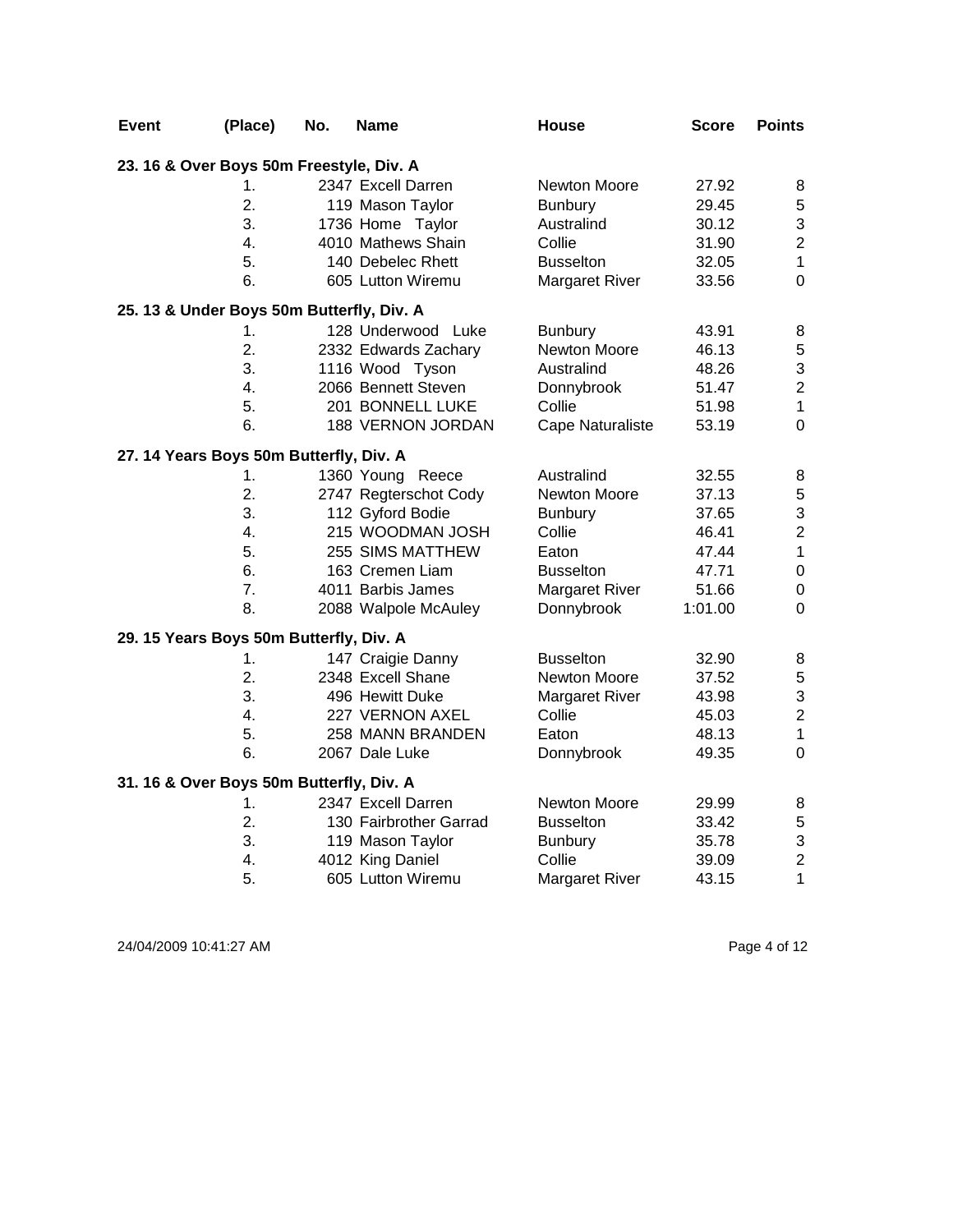| <b>Event</b>                               | (Place)          | No. | Name                                         | <b>House</b>            | Score   | <b>Points</b>           |
|--------------------------------------------|------------------|-----|----------------------------------------------|-------------------------|---------|-------------------------|
|                                            |                  |     | 33. 16 & Over Boys 100m Backstroke, Div. A   |                         |         |                         |
|                                            | 1.               |     | 2347 Excell Darren                           | Newton Moore            | 1:21.93 | 8                       |
|                                            | 2.               |     | 119 Mason Taylor                             | <b>Bunbury</b>          | 1:26.51 | 5                       |
|                                            | 3.               |     | 4010 Mathews Shain                           | Collie                  | 1:31.56 | 3                       |
|                                            | 4.               |     | 1657 Bennett Jordan                          | Australind              | 1:43.71 | $\overline{2}$          |
|                                            | 5.               |     | 140 Debelec Rhett                            | <b>Busselton</b>        | 1:49.86 | $\mathbf{1}$            |
|                                            | 6.               |     | 736 Res Jackson                              | <b>Margaret River</b>   | 2:01.34 | $\mathbf 0$             |
|                                            |                  |     | 35. 13 & Under Boys 50m Breaststroke, Div. B |                         |         |                         |
|                                            | 1.               |     | 107 Brookes Luke                             | <b>Bunbury</b>          | 50.40   | 5                       |
|                                            | $\overline{2}$ . |     | 4000 Becker Shaun                            | Margaret River          | 50.52   | 3                       |
|                                            | 3.               |     | 200 BERGERSEN LIAM                           | Collie                  | 55.11   | $\overline{\mathbf{c}}$ |
|                                            | 4.               |     | 173 Andersson Jake                           | <b>Busselton</b>        | 55.92   | $\mathbf{1}$            |
|                                            | 5.               |     | 1116 Wood Tyson                              | Australind              | 57.81   | $\boldsymbol{0}$        |
|                                            | 6.               |     | 2355 Fiegert Matthew                         | Newton Moore            | 59.60   | $\mathbf 0$             |
|                                            | 7.               |     | 246 GUNNELL REECE                            | Eaton                   | 1:02.30 | $\pmb{0}$               |
|                                            | 8.               |     | <b>189 PILLAGE ADAM</b>                      | Cape Naturaliste        | 1:04.30 | $\pmb{0}$               |
|                                            | 9.               |     | 2068 Dawson Bradley                          | Donnybrook              | 1:06.01 | $\mathbf 0$             |
|                                            |                  |     | 37. 13 & Under Boys 50m Breaststroke, Div. A |                         |         |                         |
|                                            | 1.               |     | 2332 Edwards Zachary                         | Newton Moore            | 46.61   | 8                       |
|                                            | $\overline{2}$ . |     | 128 Underwood Luke                           | <b>Bunbury</b>          | 48.03   | 5                       |
|                                            | 3.               |     | 4002 Murphy Maui                             | <b>Margaret River</b>   | 48.47   | 3                       |
|                                            | 4.               |     | 201 BONNELL LUKE                             | Collie                  | 48.96   | $\overline{c}$          |
|                                            | 5.               |     | 946 Crossley Tanner                          | Australind              | 51.18   | $\mathbf{1}$            |
|                                            | 6.               |     | 172 Francis Perry                            | <b>Busselton</b>        | 53.66   | $\mathbf 0$             |
|                                            | 7.               |     | 186 COX CODY                                 | Cape Naturaliste        | 54.12   | $\mathbf 0$             |
|                                            | 8.               |     | 2064 Atherton Mark                           | Donnybrook              | 54.76   | $\boldsymbol{0}$        |
|                                            | 9.               |     | 250 JONES JAYK                               | Eaton                   | 54.12   | $\mathbf 0$             |
| 39. 14 Years Boys 50m Breaststroke, Div. B |                  |     |                                              |                         |         |                         |
|                                            | 1.               |     | 108 Deschamp Jack                            | <b>Bunbury</b>          | 44.96   | 5                       |
|                                            | 2.               |     | 1360 Young Reece                             | Australind              | 46.02   | 3                       |
|                                            | 3.               |     | 214 VARIS RYAN                               | Collie                  | 51.60   | $\overline{2}$          |
|                                            | 4.               |     | 815 Stoveld Madison                          | <b>Margaret River</b>   | 54.29   | $\mathbf{1}$            |
|                                            | 5.               |     | 2652 Meissner Jayden                         | Newton Moore            | 54.84   | $\mathbf 0$             |
|                                            | 6.               |     | 185 WILKINSON DYLAN                          | <b>Cape Naturaliste</b> | 57.46   | $\pmb{0}$               |
|                                            | 7.               |     | 158 Beard Adam                               | <b>Busselton</b>        | 59.88   | $\boldsymbol{0}$        |
|                                            | 8.               |     | 254 PIERCEY BRENT                            | Eaton                   | 1:02.25 | $\boldsymbol{0}$        |
|                                            | 9.               |     | 2081 Shepherdson John                        | Donnybrook              | 1:04.46 | $\mathbf 0$             |

24/04/2009 10:41:28 AM Page 5 of 12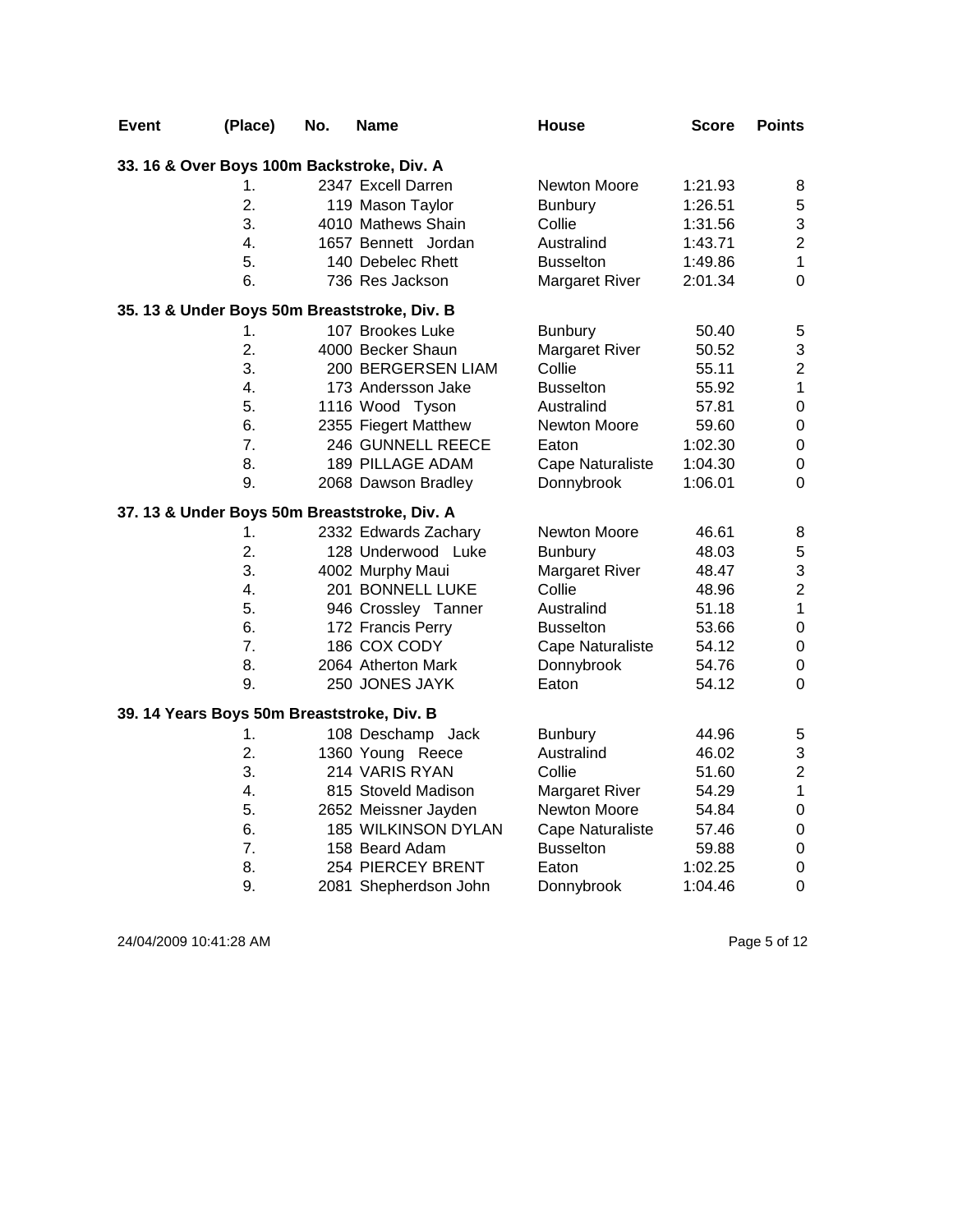| <b>Event</b> | (Place)                                    | No. | Name                                        | <b>House</b>            | <b>Score</b> | <b>Points</b>    |
|--------------|--------------------------------------------|-----|---------------------------------------------|-------------------------|--------------|------------------|
|              | 41. 14 Years Boys 50m Breaststroke, Div. A |     |                                             |                         |              |                  |
|              | 1.                                         |     | 112 Gyford Bodie                            | <b>Bunbury</b>          | 44.00        | 8                |
|              | $\overline{2}$ .                           |     | 1175 Eames Liam                             | Australind              | 45.04        | 5                |
|              | 3.                                         |     | 2747 Regterschot Cody                       | Newton Moore            | 46.71        | 3                |
|              | 4.                                         |     | 215 WOODMAN JOSH                            | Collie                  | 47.75        | $\overline{c}$   |
|              | 5.                                         |     | 2062 Anderson Cameron                       | Donnybrook              | 49.58        | $\mathbf{1}$     |
|              | 6.                                         |     | 255 SIMS MATTHEW                            | Eaton                   | 49.61        | $\mathbf 0$      |
|              | 7.                                         |     | 167 Bigwood Jake                            | <b>Busselton</b>        | 49.93        | $\boldsymbol{0}$ |
|              | 8.                                         |     | 187 HILLS LEVI                              | Cape Naturaliste        | 55.00        | $\pmb{0}$        |
|              | 9.                                         |     | 510 Holley Riley                            | <b>Margaret River</b>   | 56.88        | $\mathbf 0$      |
|              | 43. 15 Years Boys 50m Breaststroke, Div. B |     |                                             |                         |              |                  |
|              | 1.                                         |     | 1644 Woodhouse Jacob                        | Australind              | 42.78        | 5                |
|              | 2.                                         |     | 145 Watkins Jade                            | <b>Busselton</b>        | 45.51        | 3                |
|              | 3.                                         |     | 2061 Anderson Connor                        | Donnybrook              | 45.85        | $\overline{c}$   |
|              | 4.                                         |     | 898 Wrigglesworth Todd                      | Margaret River          | 46.49        | $\mathbf{1}$     |
|              | 5.                                         |     | 2452 Harvey Lewis                           | Newton Moore            | 47.73        | $\boldsymbol{0}$ |
|              | 6.                                         |     | 4013 Bernon Axel                            | Collie                  | 47.90        | $\pmb{0}$        |
|              | 7.                                         |     | 4005 Kowal Dylan                            | <b>Bunbury</b>          | 51.70        | $\boldsymbol{0}$ |
|              | 8.                                         |     | 4014 jones Scott                            | <b>Cape Naturaliste</b> | 56.98        | $\pmb{0}$        |
|              | 9.                                         |     | 257 ARMSTRONG                               | Eaton                   | 1:07.36      | $\Omega$         |
|              | 45. 15 Years Boys 50m Breaststroke, Div. A |     |                                             |                         |              |                  |
|              | 1.                                         |     | 2348 Excell Shane                           | Newton Moore            | 40.65        | 8                |
|              | 2.                                         |     | 1390 Branchi Josh                           | Australind              | 42.40        | $\mathbf 5$      |
|              | 3.                                         |     | 2067 Dale Luke                              | Donnybrook              | 44.47        | 3                |
|              | 4.                                         |     | 222 HOLLINS JONTY                           | Collie                  | 45.52        | $\overline{c}$   |
|              | 5.                                         |     | 151 Micale Lockie                           | <b>Busselton</b>        | 45.55        | $\mathbf{1}$     |
|              | 6.                                         |     | 346 Carlon Jacob                            | <b>Margaret River</b>   | 49.92        | $\boldsymbol{0}$ |
|              | 7.                                         |     | 258 MANN BRANDEN                            | Eaton                   | 51.28        | $\boldsymbol{0}$ |
|              | 8.                                         |     | 184 PLOZZA BRODY                            | Cape Naturaliste        | 53.45        | $\Omega$         |
|              |                                            |     | 47. 16 & Over Boys 50m Breaststroke, Div. B |                         |              |                  |
|              | 1.                                         |     | 4012 King Daniel                            | Collie                  | 43.31        | 5                |
|              | 2.                                         |     | 142 Atkinson Matthew                        | <b>Busselton</b>        | 46.97        | 3                |
|              | 3.                                         |     | 1736 Home Taylor                            | Australind              | 46.99        | $\boldsymbol{2}$ |
|              | 4.                                         |     | 2497 Hutcheson Hayden                       | Newton Moore            | 49.24        | $\mathbf 1$      |
|              | 5.                                         |     | 265 PIERCEY MATT                            | Eaton                   | 50.80        | $\boldsymbol{0}$ |
|              | 6.                                         |     | 605 Lutton Wiremu                           | <b>Margaret River</b>   | 51.60        | $\mathbf 0$      |
|              | 7.                                         |     | 129 Wilkinson Matt                          | <b>Bunbury</b>          | 58.38        | $\mathbf 0$      |

24/04/2009 10:41:28 AM Page 6 of 12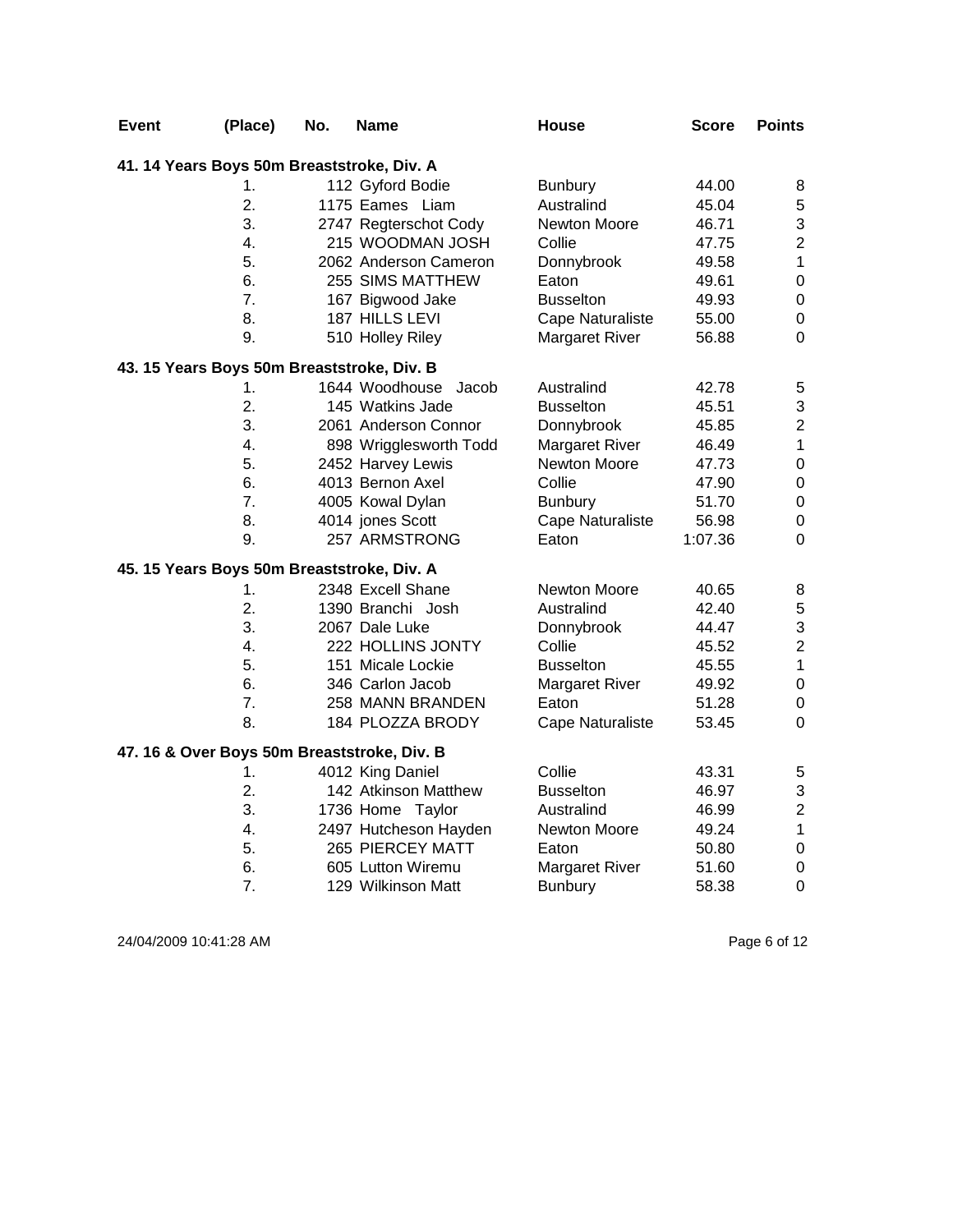| <b>Event</b>                                | (Place) | No. | <b>Name</b>           | <b>House</b>          | <b>Score</b> | <b>Points</b>    |  |  |
|---------------------------------------------|---------|-----|-----------------------|-----------------------|--------------|------------------|--|--|
| 49. 16 & Over Boys 50m Breaststroke, Div. A |         |     |                       |                       |              |                  |  |  |
|                                             | 1.      |     | 2347 Excell Darren    | <b>Newton Moore</b>   | 40.05        | 8                |  |  |
|                                             | 2.      |     | 119 Mason Taylor      | <b>Bunbury</b>        | 40.35        | $\,$ 5 $\,$      |  |  |
|                                             | 3.      |     | 132 Chang Tom         | <b>Busselton</b>      | 42.48        | 3                |  |  |
|                                             | 4.      |     | 455 Gibbon Kiran      | <b>Margaret River</b> | 43.62        | $\overline{2}$   |  |  |
|                                             | 5.      |     | 4010 Mathews Shain    | Collie                | 45.34        | 1                |  |  |
| 51. 13 & Under Boys 100m Freestyle, Div. A  |         |     |                       |                       |              |                  |  |  |
|                                             | 1.      |     | 201 BONNELL LUKE      | Collie                | 1:20.56      | 8                |  |  |
|                                             | 2.      |     | 1116 Wood Tyson       | Australind            | 1:22.38      | $\mathbf 5$      |  |  |
|                                             | 3.      |     | 128 Underwood Luke    | <b>Bunbury</b>        | 1:23.76      | 3                |  |  |
|                                             | 4.      |     | 2332 Edwards Zachary  | Newton Moore          | 1:27.16      | $\overline{c}$   |  |  |
|                                             | 5.      |     | 4002 Murphy Maui      | <b>Margaret River</b> | 1:28.27      | $\mathbf 1$      |  |  |
|                                             | 6.      |     | 2066 Bennett Steven   | Donnybrook            | 1:33.33      | $\pmb{0}$        |  |  |
|                                             | 7.      |     | 173 Andersson Jake    | <b>Busselton</b>      | 1:40.36      | $\mathbf 0$      |  |  |
|                                             | 8.      |     | 251 MORRIS DILLAN     | Eaton                 | 1:42.78      | $\boldsymbol{0}$ |  |  |
|                                             | 9.      |     | 188 VERNON JORDAN     | Cape Naturaliste      | 1:45.08      | $\overline{0}$   |  |  |
| 53. 14 Years Boys 100m Freestyle, Div. A    |         |     |                       |                       |              |                  |  |  |
|                                             | 1.      |     | 1360 Young Reece      | Australind            | 1:13.21      | 8                |  |  |
|                                             | 2.      |     | 111 Freeman Kane      | <b>Bunbury</b>        | 1:15.02      | $\mathbf 5$      |  |  |
|                                             | 3.      |     | 2747 Regterschot Cody | Newton Moore          | 1:15.79      | 3                |  |  |
|                                             | 4.      |     | 473 Green Shaun       | <b>Margaret River</b> | 1:16.31      | $\overline{2}$   |  |  |
|                                             | 5.      |     | 215 WOODMAN JOSH      | Collie                | 1:18.24      | $\overline{1}$   |  |  |
|                                             | 6.      |     | 163 Cremen Liam       | <b>Busselton</b>      | 1:22.41      | $\boldsymbol{0}$ |  |  |
|                                             | 7.      |     | 2081 Shepherdson John | Donnybrook            | 1:48.18      | $\boldsymbol{0}$ |  |  |
|                                             | 8.      |     | 187 HILLS LEVI        | Cape Naturaliste      | 1:51.37      | $\overline{0}$   |  |  |
| 55. 15 Years Boys 100m Freestyle, Div. A    |         |     |                       |                       |              |                  |  |  |
|                                             | 1.      |     | 147 Craigie Danny     | <b>Busselton</b>      | 1:07.16      | 8                |  |  |
|                                             | 2.      |     | 1644 Woodhouse Jacob  | Australind            | 1:12.46      | $\mathbf 5$      |  |  |
|                                             | 3.      |     | 2348 Excell Shane     | <b>Newton Moore</b>   | 1:17.03      | 3                |  |  |
|                                             | 4.      |     | 222 HOLLINS JONTY     | Collie                | 1:17.91      | $\overline{2}$   |  |  |
|                                             | 5.      |     | 2067 Dale Luke        | Donnybrook            | 1:23.39      | $\mathbf{1}$     |  |  |
|                                             | 6.      |     | 441 Forward Hugh      | <b>Margaret River</b> | 1:26.18      | $\boldsymbol{0}$ |  |  |
|                                             | 7.      |     | 258 MANN BRANDEN      | Eaton                 | 1:36.01      | $\mathbf 0$      |  |  |

24/04/2009 10:41:28 AM Page 7 of 12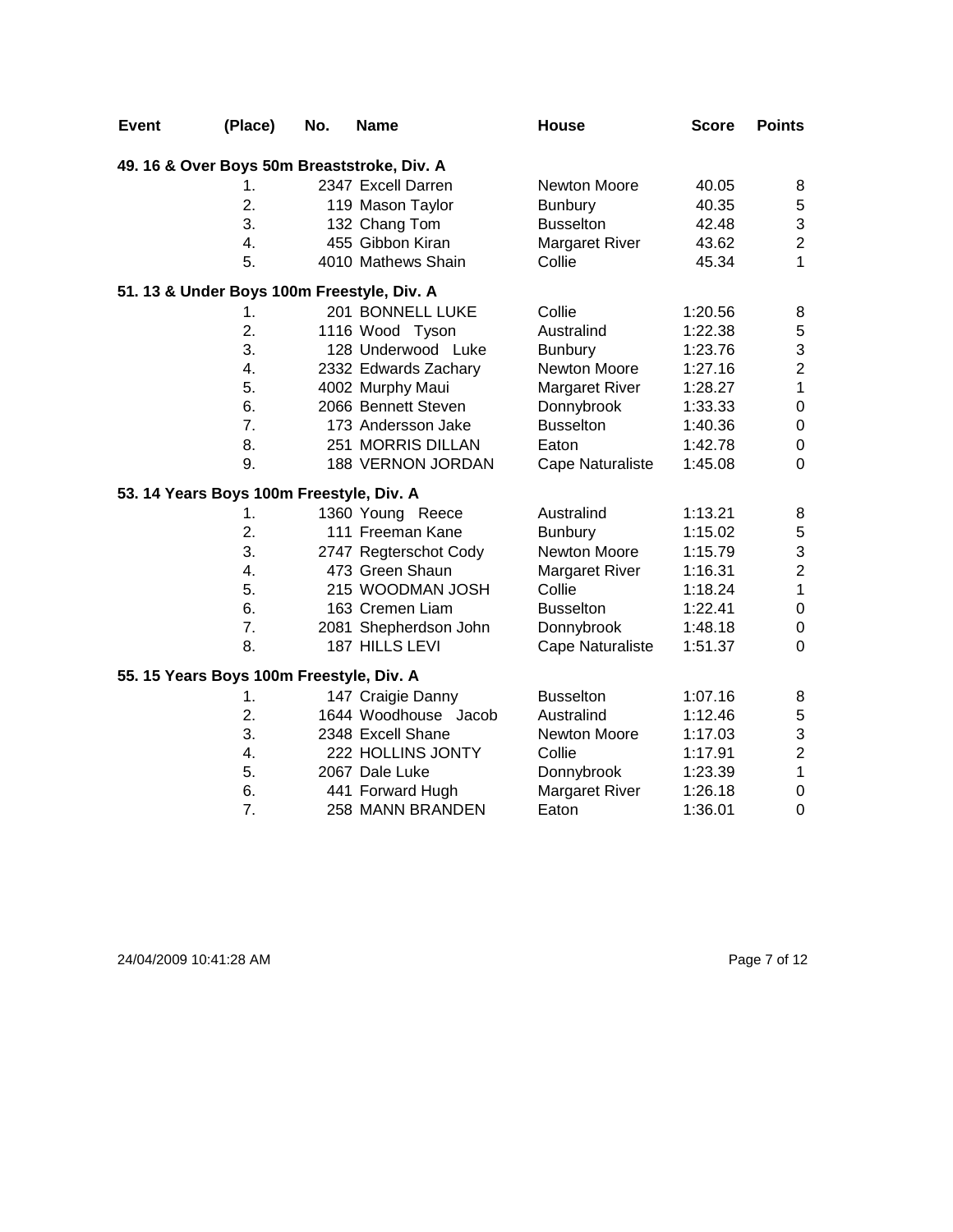| <b>Event</b> | (Place)                                   | No. | <b>Name</b>                                    | <b>House</b>            | <b>Score</b> | <b>Points</b>    |
|--------------|-------------------------------------------|-----|------------------------------------------------|-------------------------|--------------|------------------|
|              | 57. 16 & Over Boys 100m Freestyle, Div. A |     |                                                |                         |              |                  |
|              | 1.                                        |     | 2347 Excell Darren                             | <b>Newton Moore</b>     | 1:08.99      | 8                |
|              | 2.                                        |     | 119 Mason Taylor                               | <b>Bunbury</b>          | 1:11.25      | $\,$ 5 $\,$      |
|              | 3.                                        |     | 4010 Mathews Shain                             | Collie                  | 1:13.42      | 3                |
|              | $\overline{4}$ .                          |     | 132 Chang Tom                                  | <b>Busselton</b>        | 1:16.26      | $\overline{c}$   |
|              | 5.                                        |     | 4009 Spencer Harry                             | <b>Margaret River</b>   | 1:19.56      | 1                |
|              |                                           |     | 60. 15 & Under Boys 4x50m Medley Relay, Div. A |                         |              |                  |
|              | 1.                                        |     | 1 Australind - Team                            | Australind              | 2:25.03      | 13               |
|              | 2.                                        |     | 2 Busselton - Team                             | <b>Busselton</b>        | 2:38.16      | 8                |
|              | 3.                                        |     | 15 Bunbury - Team                              | <b>Bunbury</b>          | 2:40.29      | $\mathbf 5$      |
|              | 4.                                        |     | 7 Newton Moore - Team                          | Newton Moore            | 2:45.86      | 3                |
|              | 5.                                        |     | 6 Margaret River - Team                        | Margaret River          | 2:59.62      | $\overline{2}$   |
|              | 6.                                        |     | 3 Collie - Team                                | Collie                  | 2:59.67      | $\pmb{0}$        |
|              | 7.                                        |     | 4 Donnybrook - Team                            | Donnybrook              | 3:02.55      | $\pmb{0}$        |
|              | 8.                                        |     | 5 Cape Naturaliste - Team Cape Naturaliste     |                         | 3:41.43      | $\pmb{0}$        |
|              | 9.                                        |     | 17 Eaton - Team                                | Eaton                   | 3:44.82      | $\mathbf 0$      |
|              |                                           |     | 62. 16 & Over Boys 4x50m Medley Relay, Div. A  |                         |              |                  |
|              | 1.                                        |     | 2 Busselton - Team                             | <b>Busselton</b>        | 2:27.51      | 13               |
|              | 2.                                        |     | 7 Newton Moore - Team                          | Newton Moore            | 2:39.22      | 8                |
|              | 3.                                        |     | 6 Margaret River - Team                        | <b>Margaret River</b>   | 2:44.25      | $\mathbf 5$      |
|              | 4.                                        |     | 3 Collie - Team                                | Collie                  | 2:46.55      | 3                |
|              | 5.                                        |     | 15 Bunbury - Team                              | <b>Bunbury</b>          | 2:47.63      | $\overline{c}$   |
|              | 6.                                        |     | 17 Eaton - Team                                | Eaton                   | 3:34.41      | $\overline{0}$   |
|              |                                           |     | 63. 13 & Under Boys 50m Backstroke, Div. B     |                         |              |                  |
|              | 1.                                        |     | 107 Brookes Luke                               | <b>Bunbury</b>          | 46.31        | 5                |
|              | 2.                                        |     | 2066 Bennett Steven                            | Donnybrook              | 51.27        | 3                |
|              | 3.                                        |     | 199 PETRELIS JORDAN                            | <b>Cape Naturaliste</b> | 52.25        | $\boldsymbol{2}$ |
|              | 4.                                        |     | 940 Cassidy Brett                              | Australind              | 54.71        | $\mathbf 1$      |
|              | 5.                                        |     | 4002 Murphy Maui                               | <b>Margaret River</b>   | 56.63        | $\boldsymbol{0}$ |
|              | 6.                                        |     | 200 BERGERSEN LIAM                             | Collie                  | 57.76        | $\boldsymbol{0}$ |
|              | 7.                                        |     | 4015 Debelec jesse                             | <b>Busselton</b>        | 57.85        | $\pmb{0}$        |
|              | 8.                                        |     | 2406 Ginder Andrew                             | Newton Moore            | 59.51        | $\boldsymbol{0}$ |
|              | 9.                                        |     | 246 GUNNELL REECE                              | Eaton                   | 1:05.38      | 0                |

24/04/2009 10:41:29 AM Page 8 of 12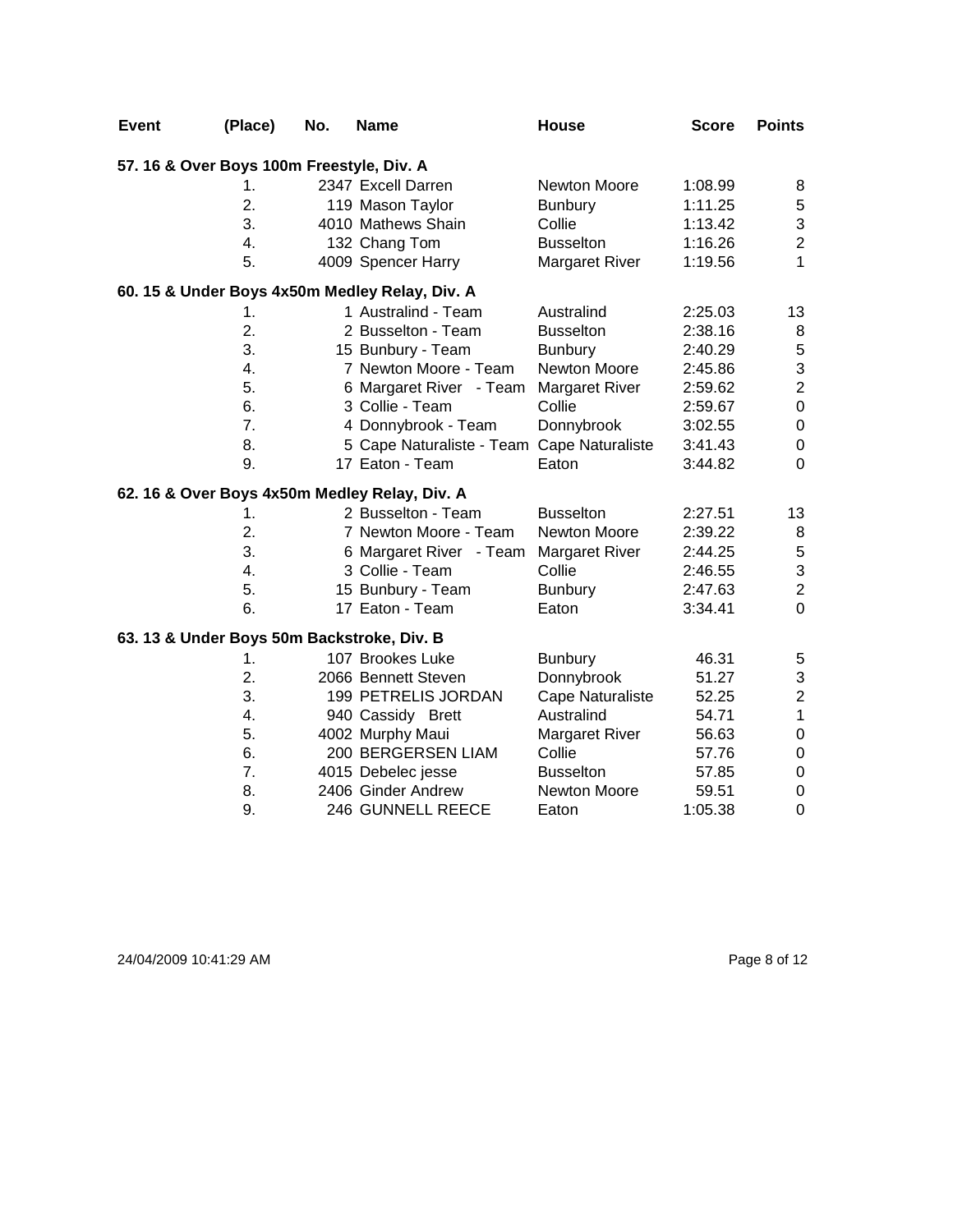| <b>Event</b> | (Place)                                  | No. | <b>Name</b>                                | <b>House</b>            | <b>Score</b> | <b>Points</b>           |
|--------------|------------------------------------------|-----|--------------------------------------------|-------------------------|--------------|-------------------------|
|              |                                          |     | 65. 13 & Under Boys 50m Backstroke, Div. A |                         |              |                         |
|              | 1.                                       |     | 4000 Becker Shaun                          | <b>Margaret River</b>   | 44.67        | 8                       |
|              | $\overline{2}$ .                         |     | 172 Francis Perry                          | <b>Busselton</b>        | 44.81        | 5                       |
|              | 3.                                       |     | 128 Underwood Luke                         | <b>Bunbury</b>          | 45.28        | 3                       |
|              | 4.                                       |     | 1116 Wood Tyson                            | Australind              | 46.76        | $\overline{c}$          |
|              | 5.                                       |     | 201 BONNELL LUKE                           | Collie                  | 49.97        | $\mathbf 1$             |
|              | 6.                                       |     | 2064 Atherton Mark                         | Donnybrook              | 50.34        | $\mathsf 0$             |
|              | 7.                                       |     | 2332 Edwards Zachary                       | Newton Moore            | 50.87        | $\boldsymbol{0}$        |
|              | 8.                                       |     | 4016 jenkins ben                           | <b>Cape Naturaliste</b> | 54.38        | $\boldsymbol{0}$        |
|              | 9.                                       |     | 188 VERNON JORDAN                          | Cape Naturaliste        | 54.88        | $\mathbf 0$             |
|              | 67. 14 Years Boys 50m Backstroke, Div. B |     |                                            |                         |              |                         |
|              | 1.                                       |     | 111 Freeman Kane                           | <b>Bunbury</b>          | 39.30        | 5                       |
|              | 2.                                       |     | 1175 Eames Liam                            | Australind              | 44.81        | 3                       |
|              | 3.                                       |     | 160 Hislop Mason                           | <b>Busselton</b>        | 47.65        | $\overline{\mathbf{c}}$ |
|              | 4.                                       |     | 815 Stoveld Madison                        | <b>Margaret River</b>   | 49.57        | $\mathbf 1$             |
|              | 5.                                       |     | 4017 naiborn jake                          | Donnybrook              | 50.90        | $\boldsymbol{0}$        |
|              | 6.                                       |     | 181 RILEY BLAKE                            | <b>Cape Naturaliste</b> | 52.80        | $\mathbf 0$             |
|              | $\overline{7}$ .                         |     | 2223 Cate Jake                             | Newton Moore            | 54.12        | $\pmb{0}$               |
|              | 8.                                       |     | 214 VARIS RYAN                             | Collie                  | 55.66        | 0                       |
|              | 69. 14 Years Boys 50m Backstroke, Div. A |     |                                            |                         |              |                         |
|              | 1.                                       |     | 112 Gyford Bodie                           | <b>Bunbury</b>          | 39.27        | 8                       |
|              | $\overline{2}$ .                         |     | 1360 Young Reece                           | Australind              | 41.01        | 5                       |
|              | 3.                                       |     | 163 Cremen Liam                            | <b>Busselton</b>        | 41.36        | 3                       |
|              | 4.                                       |     | 2747 Regterschot Cody                      | Newton Moore            | 41.43        | $\overline{2}$          |
|              | 5.                                       |     | 2062 Anderson Cameron                      | Donnybrook              | 44.91        | $\mathbf{1}$            |
|              | 6.                                       |     | 4018 deeps ridey                           | <b>Margaret River</b>   | 45.70        | $\boldsymbol{0}$        |
|              | 7.                                       |     | 215 WOODMAN JOSH                           | Collie                  | 46.79        | $\pmb{0}$               |
|              | 8.                                       |     | 185 WILKINSON DYLAN                        | Cape Naturaliste        | 50.96        | $\mathbf 0$             |
|              | 71. 15 Years Boys 50m Backstroke, Div. B |     |                                            |                         |              |                         |
|              | 1.                                       |     | 151 Micale Lockie                          | <b>Busselton</b>        | 43.74        | 5                       |
|              | 2.                                       |     | 1570 Quinn Brent                           | Australind              | 43.91        | 3                       |
|              | 3.                                       |     | 2061 Anderson Connor                       | Donnybrook              | 45.73        | $\overline{\mathbf{c}}$ |
|              | 4.                                       |     | 2452 Harvey Lewis                          | Newton Moore            | 46.08        | $\mathbf 1$             |
|              | 5.                                       |     | 224 JACKSON JOEL                           | Collie                  | 43.95        | $\mathbf 0$             |
|              | 6.                                       |     | 708 Payne Jordan                           | <b>Margaret River</b>   | 57.00        | $\mathbf 0$             |
|              | 7.                                       |     | 257 ARMSTRONG                              | Eaton                   | 1:00.06      | $\boldsymbol{0}$        |
|              | 8.                                       |     | 4005 Kowal Dylan                           | <b>Bunbury</b>          | 1:10.34      | $\mathsf 0$             |

24/04/2009 10:41:29 AM Page 9 of 12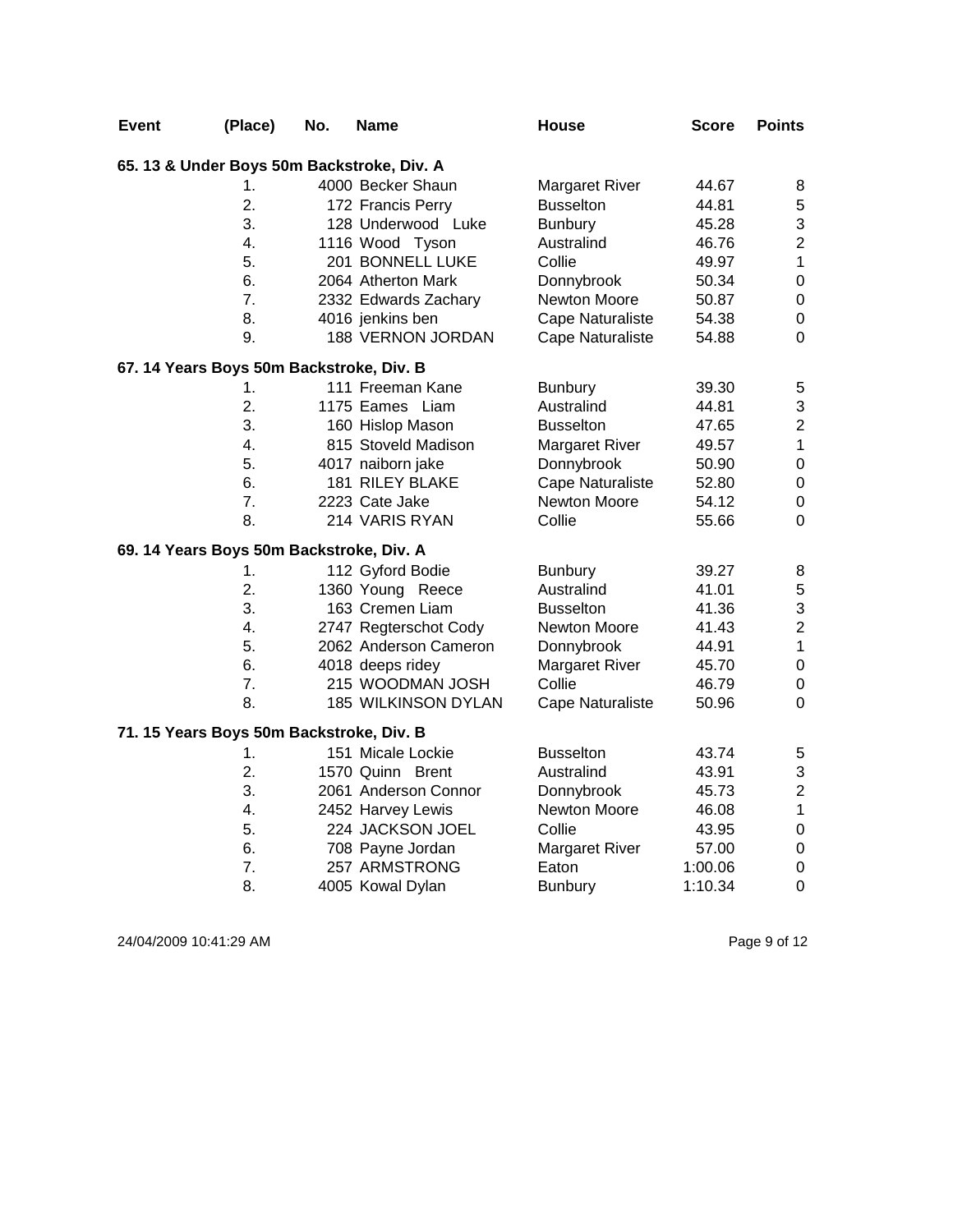| <b>Event</b> | (Place)                                   | No. | <b>Name</b>                                   | House                 | <b>Score</b> | <b>Points</b>           |
|--------------|-------------------------------------------|-----|-----------------------------------------------|-----------------------|--------------|-------------------------|
|              | 73. 15 Years Boys 50m Backstroke, Div. A  |     |                                               |                       |              |                         |
|              | 1.                                        |     | 147 Craigie Danny                             | <b>Busselton</b>      | 36.59        | 8                       |
|              | 2.                                        |     | 4004 Melvin Cam                               | Australind            | 38.46        | 5                       |
|              | 3.                                        |     | 2348 Excell Shane                             | Newton Moore          | 39.81        | 3                       |
|              | $\overline{4}$ .                          |     | 2067 Dale Luke                                | Donnybrook            | 42.96        | $\overline{2}$          |
|              | 5.                                        |     | 258 MANN BRANDEN                              | Eaton                 | 49.25        | $\overline{1}$          |
|              | 6.                                        |     | 225 PATERSON RHYS                             | Collie                | 49.82        | $\boldsymbol{0}$        |
|              | 7.                                        |     | 441 Forward Hugh                              | <b>Margaret River</b> | 1:12.47      | $\mathbf 0$             |
|              | 75. 16 & Over Boys 50m Backstroke, Div. B |     |                                               |                       |              |                         |
|              | 1.                                        |     | 4007 Loydsmith Daniel                         | Newton Moore          | 41.08        | 5                       |
|              | 2.                                        |     | 4019 micfarlana alex                          | <b>Bunbury</b>        | 42.37        | 3                       |
|              | 3.                                        |     | 132 Chang Tom                                 | <b>Busselton</b>      | 43.99        | $\overline{\mathbf{c}}$ |
|              | 4.                                        |     | 1697 Dugand Jack                              | Australind            | 46.06        | $\mathbf{1}$            |
|              | 5.                                        |     | 605 Lutton Wiremu                             | <b>Margaret River</b> | 48.53        | 0                       |
|              | 6.                                        |     | 232 CASEY BLAKE                               | Collie                | 50.34        | $\mathbf 0$             |
|              | 77. 16 & Over Boys 50m Backstroke, Div. A |     |                                               |                       |              |                         |
|              | $\mathbf 1$ .                             |     | 2347 Excell Darren                            | Newton Moore          | 34.97        | 8                       |
|              | 2.                                        |     | 119 Mason Taylor                              | <b>Bunbury</b>        | 37.00        | $\,$ 5 $\,$             |
|              | 3.                                        |     | 4009 Spencer Harry                            | <b>Margaret River</b> | 42.97        | 3                       |
|              | 4.                                        |     | 140 Debelec Rhett                             | <b>Busselton</b>      | 43.13        | $\overline{c}$          |
|              | 5.                                        |     | 237 MAXWELL KYLE                              | Collie                | 46.43        | $\mathbf{1}$            |
|              |                                           |     | 80. 13 & Under Boys 100m Breaststroke, Div. A |                       |              |                         |
|              | 1.                                        |     | 4002 Murphy Maui                              | <b>Margaret River</b> | 1:50.23      | 8                       |
|              | 2.                                        |     | 2332 Edwards Zachary                          | Newton Moore          | 1:47.63      | $\mathbf 5$             |
|              | 3.                                        |     | 107 Brookes Luke                              | <b>Bunbury</b>        | 1:56.51      | 3                       |
|              | $\overline{4}$ .                          |     | 2066 Bennett Steven                           | Donnybrook            | 2:05.10      | $\overline{2}$          |
|              | 5.                                        |     | 946 Crossley Tanner                           | Australind            | 2:07.11      | 1                       |
|              | 6.                                        |     | 188 VERNON JORDAN                             | Cape Naturaliste      | 2:12.78      | $\boldsymbol{0}$        |
|              | 7.                                        |     | 171 Devenyns Logan                            | <b>Busselton</b>      | 2:13.98      | $\boldsymbol{0}$        |
|              | 8.                                        |     | 203 MEREMA JAYSON                             | Collie                | 2:15.90      | 0                       |
|              | 9.                                        |     | 4020 blann jordan                             | Eaton                 | 1:00:17.     | $\mathbf 0$             |

24/04/2009 10:41:29 AM Page 10 of 12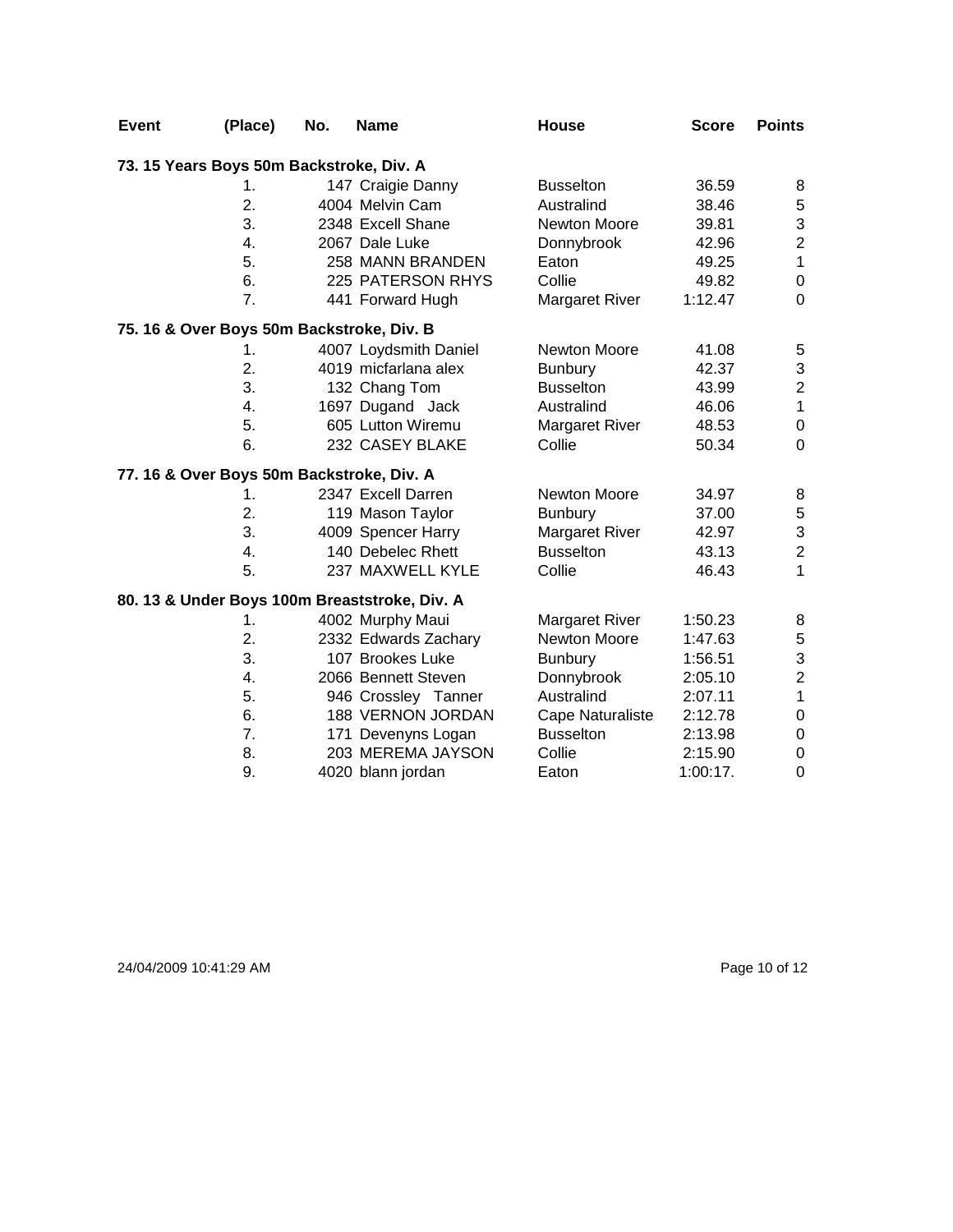| <b>Event</b> | (Place)          | No. | <b>Name</b>                                     | House                 | <b>Score</b> | <b>Points</b>    |
|--------------|------------------|-----|-------------------------------------------------|-----------------------|--------------|------------------|
|              |                  |     | 82. 14 Years Boys 100m Breaststroke, Div. A     |                       |              |                  |
|              | 1.               |     | 1175 Eames Liam                                 | Australind            | 1:38.30      | 8                |
|              | 2.               |     | 112 Gyford Bodie                                | <b>Bunbury</b>        | 1:38.46      | 5                |
|              | 3.               |     | 215 WOODMAN JOSH                                | Collie                | 1:43.42      | 3                |
|              | 4.               |     | 2747 Regterschot Cody                           | Newton Moore          | 1:47.45      | $\overline{c}$   |
|              | 5.               |     | 473 Green Shaun                                 | <b>Margaret River</b> | 1:55.24      | $\mathbf 1$      |
|              | 6.               |     | 167 Bigwood Jake                                | <b>Busselton</b>      | 1:57.58      | $\boldsymbol{0}$ |
|              | 7.               |     | 182 COX LUKE                                    | Cape Naturaliste      | 2:05.57      | $\pmb{0}$        |
|              | 8.               |     | 2080 Robinson Daniel                            | Donnybrook            | 2:09.90      | $\mathbf 0$      |
|              |                  |     | 84. 15 Years Boys 100m Breaststroke, Div. A     |                       |              |                  |
|              | 1.               |     | 1390 Branchi Josh                               | Australind            | 1:36.79      | 8                |
|              | 2.               |     | 2348 Excell Shane                               | Newton Moore          | 1:37.59      | $\sqrt{5}$       |
|              | 3.               |     | 222 HOLLINS JONTY                               | Collie                | 1:38.90      | 3                |
|              | 4.               |     | 2067 Dale Luke                                  | Donnybrook            | 1:43.50      | $\overline{2}$   |
|              | 5.               |     | 151 Micale Lockie                               | <b>Busselton</b>      | 1:53.92      | $\mathbf{1}$     |
|              | 6.               |     | 346 Carlon Jacob                                | Margaret River        | 1:57.94      | $\pmb{0}$        |
|              | $\overline{7}$ . |     | 4005 Kowal Dylan                                | <b>Bunbury</b>        | 2:06.64      | $\boldsymbol{0}$ |
|              | 8.               |     | 257 ARMSTRONG                                   | Eaton                 | 2:44.51      | $\mathbf 0$      |
|              |                  |     | 86. 16 & Over Boys 100m Breaststroke, Div. A    |                       |              |                  |
|              | 1.               |     | 2347 Excell Darren                              | Newton Moore          | 1:30.32      | 8                |
|              | 2.               |     | 119 Mason Taylor                                | <b>Bunbury</b>        | 1:31.16      | 5                |
|              | 3.               |     | 455 Gibbon Kiran                                | Margaret River        | 1:43.16      | 3                |
|              | 4.               |     | 238 PRETORIUS BRANDT                            | Collie                | 1:47.89      | $\overline{c}$   |
|              | 5.               |     | 142 Atkinson Matthew                            | <b>Busselton</b>      | 1:56.71      | $\mathbf{1}$     |
|              | 6.               |     | 265 PIERCEY MATT                                | Eaton                 | 2:02.09      | $\mathbf 0$      |
|              |                  |     | 88. 13 Years Boys 4x50m Freestyle Relay, Div. A |                       |              |                  |
|              | 1.               |     | 6 Margaret River - Team                         | <b>Margaret River</b> | 2:35.05      | 13               |
|              | 2.               |     | 3 Collie - Team                                 | Collie                | 2:38.27      | $\bf 8$          |
|              | 3.               |     | 1 Australind - Team                             | Australind            | 2:41.00      | $\mathbf 5$      |
|              | 4.               |     | 15 Bunbury - Team                               | <b>Bunbury</b>        | 2:54.52      | 3                |
|              | 5.               |     | 2 Busselton - Team                              | <b>Busselton</b>      | 2:55.60      | $\overline{c}$   |
|              | 6.               |     | 17 Eaton - Team                                 | Eaton                 | 3:16.69      | $\boldsymbol{0}$ |
|              | 7.               |     | 4 Donnybrook - Team                             | Donnybrook            | 3:17.40      | $\pmb{0}$        |
|              | 8.               |     | 7 Newton Moore - Team                           | Newton Moore          | 3:20.37      | $\boldsymbol{0}$ |
|              | 9.               |     | 5 Cape Naturaliste - Team Cape Naturaliste      |                       | 3:23.87      | $\mathbf 0$      |

24/04/2009 10:41:30 AM Page 11 of 12